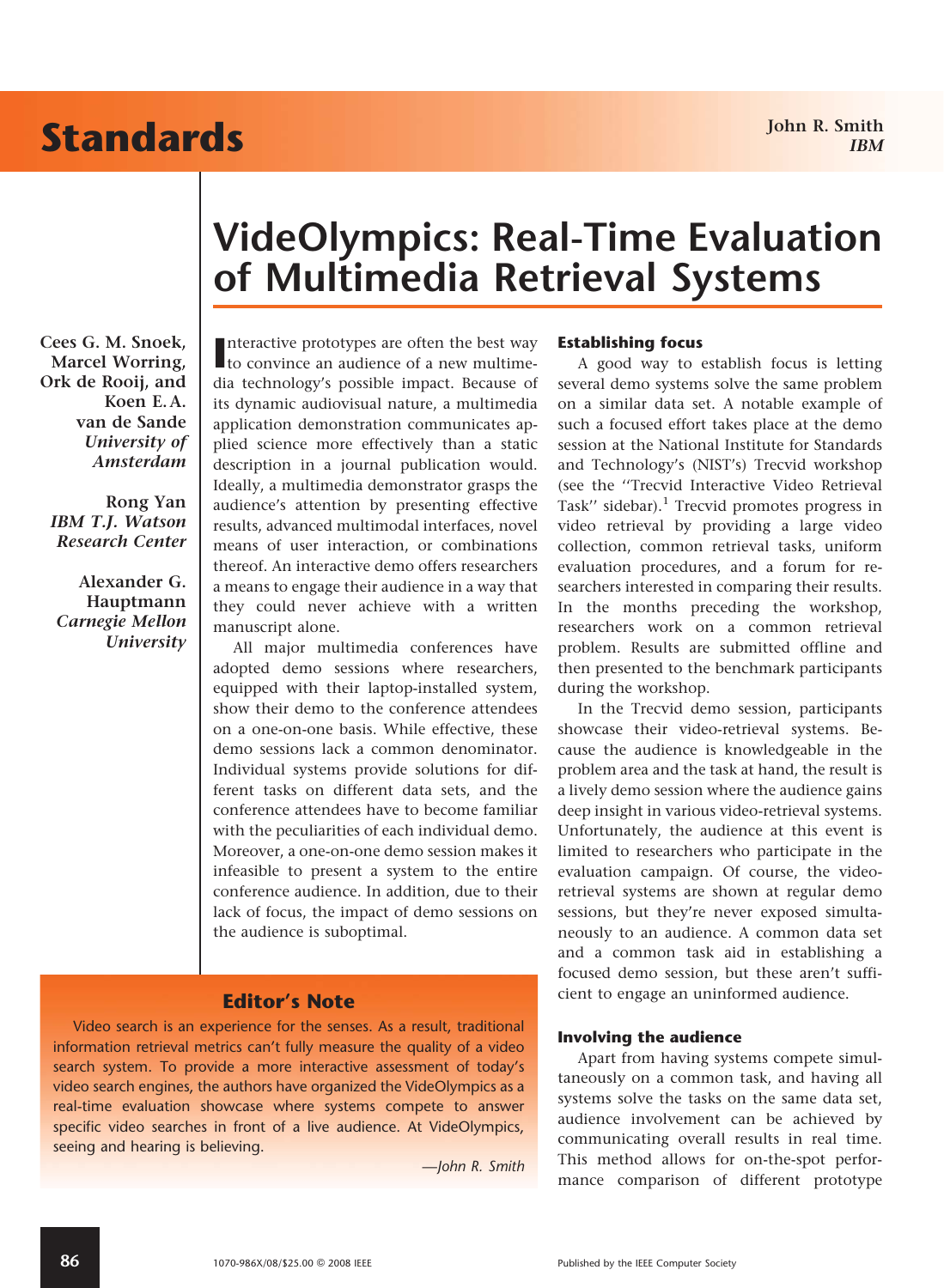## Trecvid Interactive Video Retrieval Task

In 2001 the American National Institute for Standards and Technology (NIST) extended its successful Text Retrieval Conference (TREC) series<sup>1</sup> with a track focusing on automatic segmentation, indexing, and content-based retrieval of digital video. With a steady increase in both the size of the video archive analyzed—from 11 hours in 2001 up to 400 hours in the current cycle running until 2009—and the international participants—from 12 in 2001 up to 54 in 2007—this track became an independent evaluation workshop known as Trecvid in  $2003.<sup>2</sup>$ 

Trecvid promotes progress in the field of video retrieval by providing a large video collection, uniform evaluation procedures, and a forum for researchers interested in comparing their results. Already, the benchmark is making a huge impact on the multimedia community, resulting in a large number of video-retrieval systems and publications that report on the experiments performed within Trecvid.

One of Trecvid's core tasks is interactive video search, 3,4 which retrieves from a video archive, presegmented into  $n$ unique shots, the best possible answer set in response to a visual information need. On the basis of this need, a user starts an interactive search session with a video retrieval engine. After inspection on the results obtained, a user can rephrase queries; aiming at retrieval of more and more accurate results.

To limit the amount of user interaction and to measure search system efficiency, all individual search topics are bounded by a 15-minute time limit. Each year, Trecvid

provides about 24 topics. For each individual topic, participants can submit a maximum of 1,000 final results, ranked according to the highest possibility of topic presence. At Trecvid, human assessors from NIST inspect the results and compute a common performance metric known as average precision.<sup>1</sup> The results are reported at the workshop in the form of a score sheet. Figure A illustrates this process.

Trecvid's emphasis on retrieval performance is not without criticism. $<sup>5</sup>$  Because there is a human in the loop,</sup> interactive retrieval results depend on the user interface and searcher expertise. However, these important factors are not evaluated directly in the benchmark.

## **References**

- 1. E.M. Voorhees and D.K. Harman, TREC: Experiment and Evaluation in Information Retrieval, The MIT Press, 2005.
- 2. A. Smeaton, P. Over, and W. Kraaij, ''Evaluation Campaigns and Trecvid,'' Proc. ACM Int'l Workshop Multimedia Information Retrieval, ACM Press, 2006, pp. 321-330.
- 3. A. Hauptmann and M. Christel, ''Successful Approaches in the TREC Video Retrieval Evaluations,'' Proc. ACM Multimedia, ACM Press, 2004, pp. 668-675.
- 4. C.G.M. Snoek et al., ''A Learned Lexicon-Driven Paradigm for Interactive Video Retrieval,'' IEEE Trans. Multimedia, vol. 9, no. 2, 2007, pp. 280-292.
- 5. T.-S. Chua, ''Towards the Next Plateau—Innovative Multimedia Research Beyond Trecvid,'' Proc. ACM Multimedia, ACM Press, 2007, p. 1054.



Figure A. Trecvid's interactive search procedure.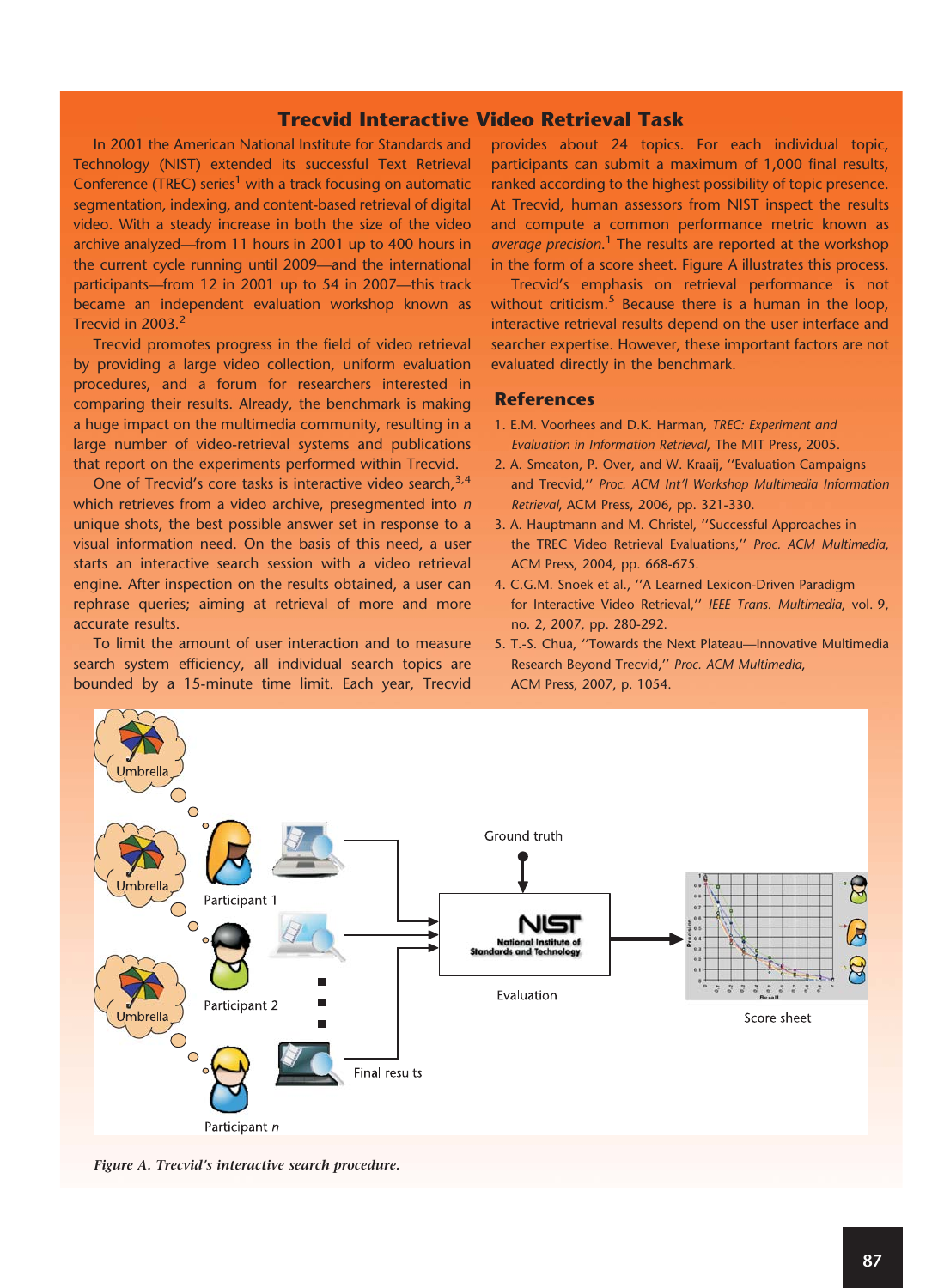EEE MultiMedia IEEE MultiMedia

systems as well as evaluation of interfaces and ease of use. Hence, the demo session audience receives a good perspective on the possibilities and limitations of current multimedia systems.

In this article, we describe our experience in organizing the VideOlympics showcase, a demo session held at the 2007 ACM International Conference on Image and Video Retrieval that facilitates real-time evaluation of video search engines. We highlight the realtime evaluation infrastructure, the VideOlympics showcase implementation, and show how the demo session involved the audience for maximum impact.

## VideOlympics showcase

There are many evaluation campaigns for video retrieval, $<sup>1</sup>$  all requiring substantial effort</sup> in conceiving novel algorithms for contentbased analysis, processing of the multimedia data, and building the search engine. To prevent potential participants from being discouraged by the amount of work involved, our goal for the VideOlympics was that participation should have a minimal impact on existing video search engines. This is why we built the VideOlympics on a popular existing evaluation campaign: Trecvid's interactive search task.

In similar spirit as the Trecvid benchmark, our major aim for the VideOlympics is to promote research in video-retrieval research. An additional goal is giving the audience a perspective on the possibilities and limitations of state-of-the-art systems. Where traditional evaluation campaigns like Trecvid focus primarily on the effectiveness of collected retrieval results, the VideOlympics take into account the influence of interaction mechanisms and the advanced visualizations in the interface. To prevent the exclusion of interesting ideas due to a participant's fear of losing—for example, because companies don't want to be associated with an inferior product, or because smaller research teams might feel they can't compete against the resources of the larger groups—we don't strictly score performance. Moreover, the VideOlympics should be fun for the participants and the conference audience. For all these reasons, we make sure that the VideOlympics only has winners.

To make the transition from a regular evaluation campaign to its real-time equiva-

lent, participants must communicate their results simultaneously. For this purpose a client–server architecture seems an appropriate choice. In this architecture, each participating system in the evaluation forms a client that communicates independently to an evaluation server. The evaluation server processes incoming results, prioritizes them using a time stamp, compares them to the ground truth, and updates a score related to the task evaluated. This has the added advantage of instantly communicating overall results to the audience. Figure 1 visualizes the resulting infrastructure.

### Video data

To avoid the problem of securing and distributing a substantially large video data set, we adopt the test set of the Trecvid 2006 benchmark. The Trecvid 2006 test set contains about 160 hours of Arabic, Chinese, and English broadcast news, recorded in November 2005. The Fraunhofer Institute provided a camera shot segmentation for this video archive, yielding a total of 79,484 unique shots. For each individual shot, Dublin City University extracted keyframes. In addition to these visual analysis results, a US government contractor made available speech recognition and English machine translations. Each participating video-retrieval system used the common video data in combination with the common shot segmentation. Participants could choose what kind of additional analysis to include in their system.

#### Participating video search engines

A requirement for participation was that all video search engines should work on a laptop, with all relevant Trecvid 2006 test data on board. To ensure transparency to the audience, participants weren't allowed to use external information sources, such as online information extraction. Table 1 gives an overview of the nine teams that participated in the VideOlympics. Some systems emphasize advanced multimedia analysis techniques, such as near-duplicate detection and multimodal fusion, typically in combination with a modern Web browser or a traditional storyboard interface. Other systems emphasize advanced visualizations of the result set. Almost all participating systems exploit large lexicons of visual concept detectors for retrieval. Taken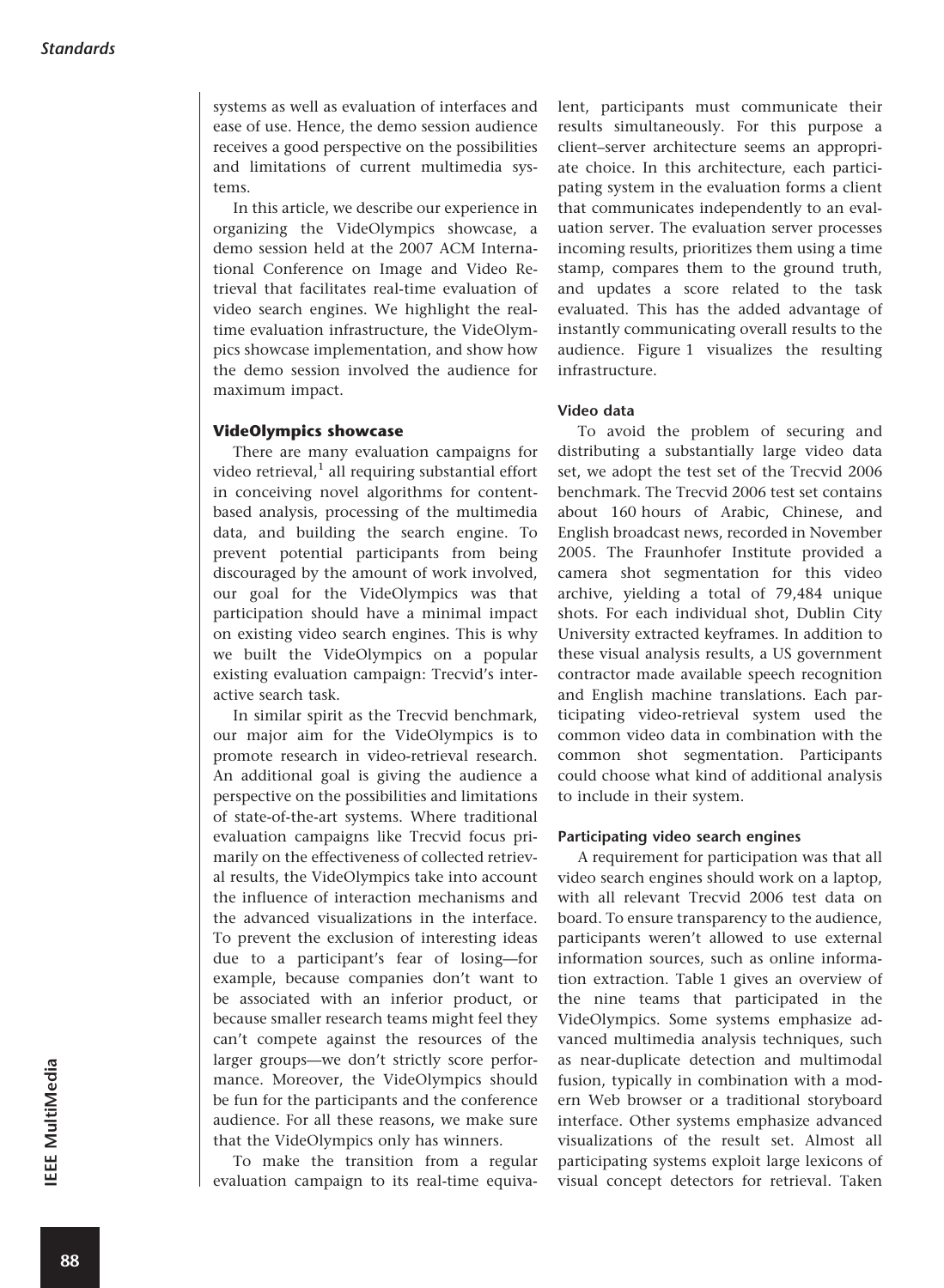

Figure 1. Infrastructure for real-time evaluation of multimedia retrieval systems. Individual participants are interconnected to an evaluation server. The evaluation server receives intermediate results, compares them to a ground truth, and displays results on a scoreboard to the audience in real time.

together the various video search engines represent a wide range of current technology.

## Search topics

Apart from the requirement that all search engines operate on the same video archive, participants must solve the same problems. These problems are defined as topics that mimic visual information needs. NIST provided the text-only search topics, similar to those used in previous Trecvid interactive search tasks; namely, find shots of

- $\blacksquare$  a person filling a vehicle with fuel,
- none or more soccer goalposts,
- one or more helicopters in flight,
- **a** an outdoor night scene with people,
- I at least one person and at least ten books,
- a bridge over visible water,
- I at least one adult person and at least one child,
- **US President George W. Bush, Jr. walking;**

These topics were unknown to the participants until they were revealed during the VideOlympics showcase.

| Video search engine | <b>Research institute</b>                                                              |
|---------------------|----------------------------------------------------------------------------------------|
| CuVid               | Columbia University, US                                                                |
| <b>MediaMagic</b>   | FX Palo Alto Laboratory, US                                                            |
| Marvel              | <b>IBM Research, US</b>                                                                |
| Informedia          | Carnegie Mellon University, US                                                         |
| T                   | Centre for Research & Technology Hellas, Greece                                        |
| MediaMill           | University of Amsterdam, Netherlands                                                   |
| <b>NII-SEVIS</b>    | University of Tokyo, Japan                                                             |
| SmartV              | Tsinghua University, China                                                             |
| VisionGo            | Chinese Academy of Sciences, China, and National University<br>of Singapore, Singapore |

Table 1. Participating multimedia retrieval systems in the VideOlympics showcase.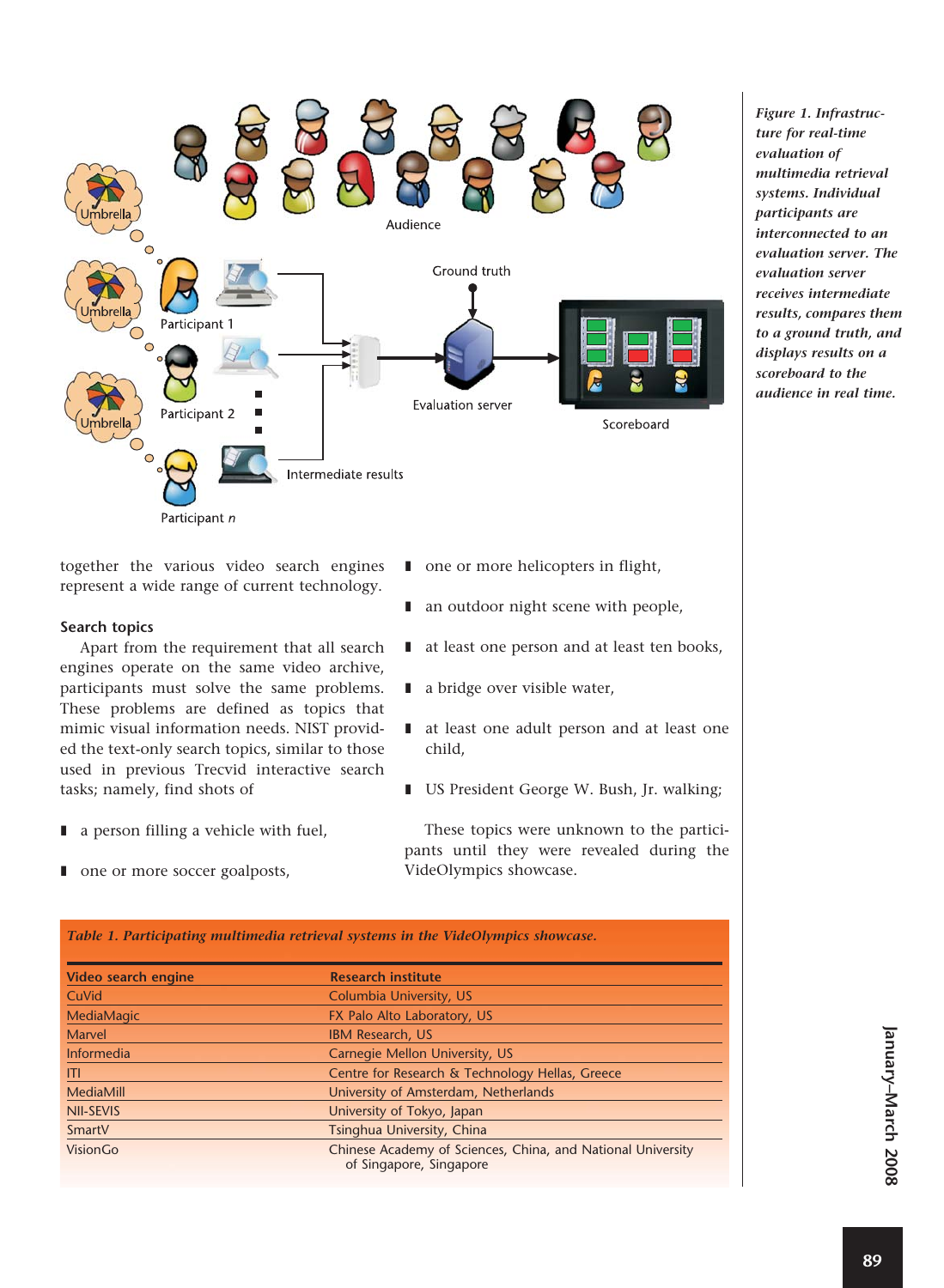## **Standards**

Figure 2. Scoreboard used at the VideOlympics. The audience gets immediate visual feedback on whether retrieved shots are correct (green), wrong (red), or unknown (gray).



#### Evaluation server

In contrast to Trecvid, where overall results are submitted at the end of the search session, VideOlympics participants submit results immediately to the evaluation server over a 100- Mbit dedicated Ethernet hub. This encouraged quick retrieval of relevant results as well as unique results not found by others. After retrieving a relevant shot, participants submit a unique team identifier in combination with a unique shot identifier using a single HTTP GET call. In the interest of the evaluation, participants couldn't correct submitted shots, nor could they reorder submitted shots in a different sequence. Once a shot was submitted, it was final. To limit the amount of user interaction and to assure the efficiency of search systems, participants had a five-minute limit on all individual search topics.

The evaluation server compared submitted shots with the predetermined ground truth and displayed it on the scoreboard in combination with an overlayed color indicating whether the result was correct. To allow for swift visualization of submitted results, all keyframes from the video data were loaded into memory and displayed as soon as they were retrieved. Figure 2 shows the scoreboard's interface.

#### Showtime

The VideOlympics was hosted in the futuristic building of Beeld en Geluid, the

broadcast video archive of the Netherlands. By situating all participants in the building's auditorium, we offered the audience the opportunity to see all the searchers in action. To give the audience maximum visibility, we provided participants with a flat screen that they could connect to their laptop. Three 32-inch LCD television screens displayed the scoreboard to the audience. To engage the audience even further, a ringmaster, Alex Hauptmann, explained the procedure, introduced the topics, and actively commented on the results. Finally, he had the audience vote for their personal favorite video search engine. In the spirit of the Olympic Games, participation was more important than winning, so the results were not meant for publication. Winners received Golden Retriever awards; we also awarded Golden Retrievers to less exact categories, such as

- most impressive interface,
- **I** public favorite, and
- most easy to use by the audience.

Figure 3 depicts a collage of pictures taken during the event. A video trailer of the VideOlympics is available at http://www. videolympics.org.